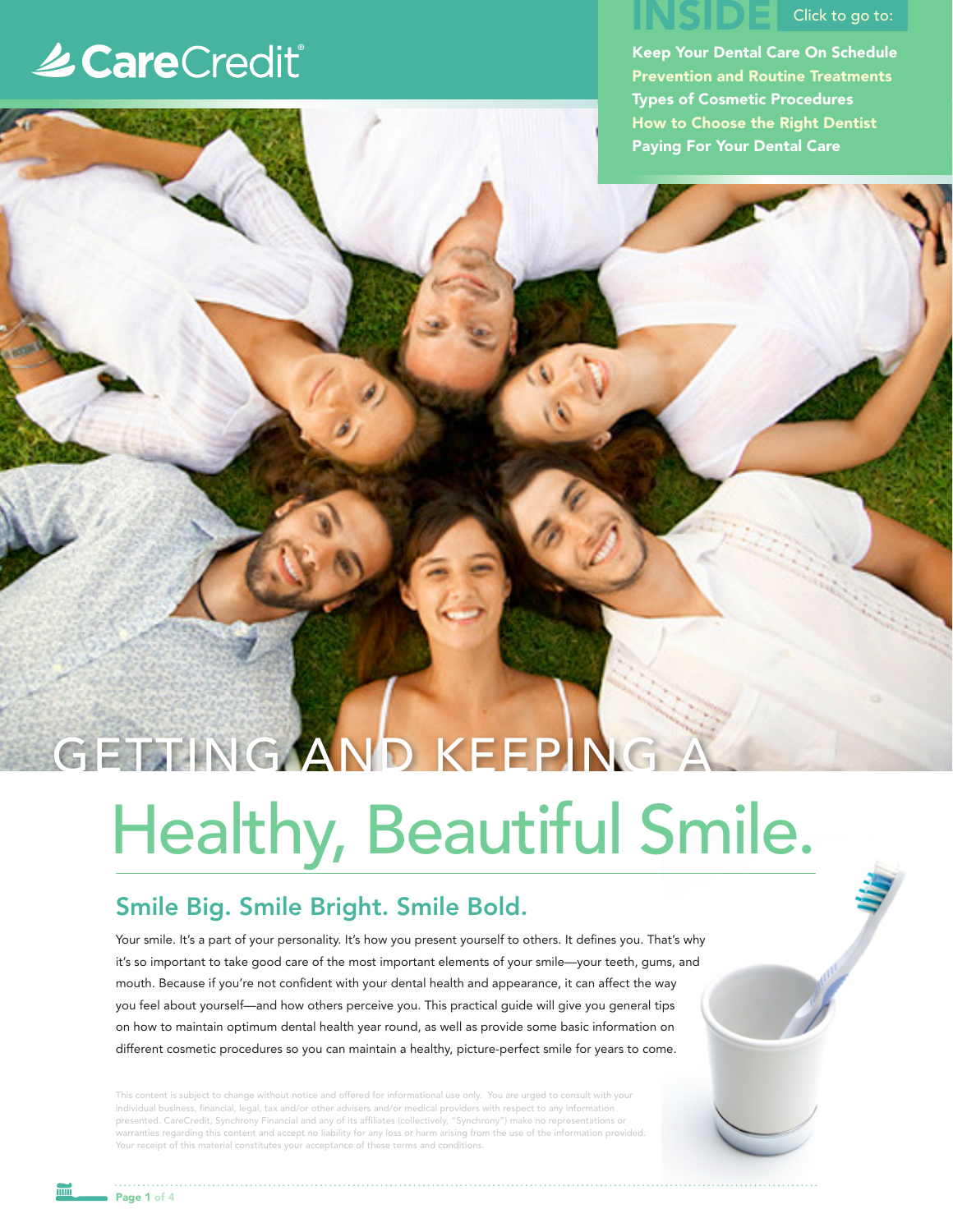

## Make Sure Your Dental Care Stays On Schedule.

Life's busy. Between work and family commitments, it can be difficult to remember all of the tasks and priorities that face us every day.

For many people, skipping their regularly scheduled dental exams becomes an all-too-common habit. Often, patients are also worried about the cost of having dental procedures—a concern that keeps them away from the dentist even longer. The longer people wait between appointments, the more they will be inclined to continue neglecting their mouths. The results are typically more serious dental problems that

require more serious—and more costly dental procedures to correct them.

Despite our hectic schedules, there's no reason to neglect proper dental care. Keeping your regularly scheduled dental exams and practicing good dental hygiene at home and at work will not only dramatically improve the health of your teeth and the quality of your smile; it could save you hundreds—if not thousands—of dollars in the process.

## Prevention and Routine Treatments Are The Best Defense.

Modern dentistry is designed to prevent dental problems before they turn into more serious health issues. That's why it's commonly recommended that you visit your dentist regularly—at least once every six months—to ensure proper dental hygiene and appearance and maintain your overall health.

Dentists recommend that patients brush thoroughly at least twice a day, floss at least once a day and rinse with mouthwash to remove plaque and keep the mouth free from bacteria. Given the small amount of time it takes bacteria to invade the mouth, regular care is essential, especially considering all of the new studies that show how poor oral health can lead to many other serious health risks throughout your body.

Page 2 of 4



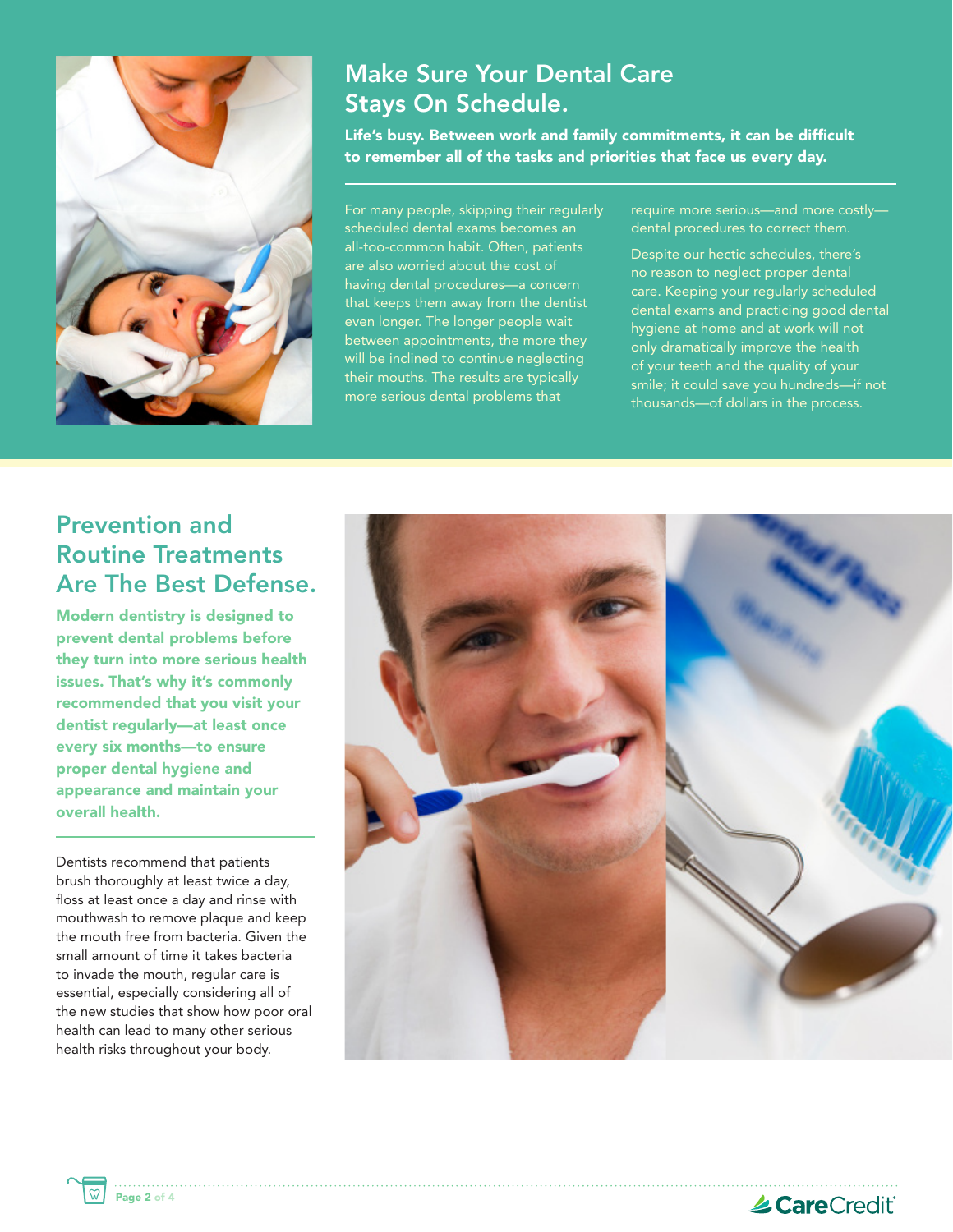

### Tooth Whitening.

Tooth whitening, or bleaching, can safely and effectively lighten teeth darkened from age, coffee, tea or smoking, and restore them to their natural color for up to five years.

While there are a number of different treatment options, the safest and most effective methods of tooth whitening are supervised by a dentist. Most dentists will opt for using an in-office laser bleaching system. Some dentists may also create a custom-made mouthguard based on impressions of your teeth. Used with a bleaching solution, your formfitted mouthguard can be comfortably worn while you are awake or asleep, giving you the freedom to whiten your teeth on your schedule. After the initial whitening, many patients choose to get a touch-up, which is usually much shorter than the original treatment time.

Page 3 of 4

# *Before cosmetic*

Types of Cosmetic Procedures. Along with regular dental visits, there are a number of cosmetic *dentistry.*

procedures that can help you achieve and maintain better dental health. From subtle changes to major repairs, your dentist can perform a variety of procedures that can greatly improve your smile.

*Photos provided by The Hornbrook Group.*

#### Veneers.

Veneers are ultra-thin shells of ceramic (porcelain) or a composite resin material, which are bonded to the front of teeth. An excellent alternative to crowns, veneers help mask tooth discolorations, stains, gaps, chips and other size and shape irregularities.

To prepare for the veneers, your dentist will lightly buff your teeth to allow for the small added thickness of the veneer. After the tooth is prepared, the dentist carefully bonds and sculpts the composite material onto your teeth. For ceramic veneers, a mold is taken of the teeth and sent to the laboratory to be fabricated. Temporary veneers may be placed for a few days until the fabricated veneers are completed. Generally, veneers will last for many years, and the technique has shown remarkable longevity when properly performed.

#### Braces.

More and more adults are also wearing braces to correct minor problems like crooked or crowded teeth, overbites or underbites, incorrect jaw position and disorders of the jaw joints.

Braces generally come in several different varieties. Ceramic brackets are typically clear or tooth-colored and are far less noticeable than metal brackets. Lingual, or concealed, braces attach to the back of teeth and are usually hidden from view. A new alternative to traditional braces is a series of clear, customized, removable appliances called aligners. Not only are these braces invisible,

but they also are removable so they won't trap food and plaque between your teeth like metal braces.





### Dental Implants.

Implants are artificial teeth that have numerous benefits that don't rely on neighboring teeth for support. Made from various types of metallic and bone-like ceramic

and overall poor oral hygiene. Even though dental implants cannot form cavities, maintaining proper oral hygiene is always recommended to protect the area



*After cosmetic dentistry.*